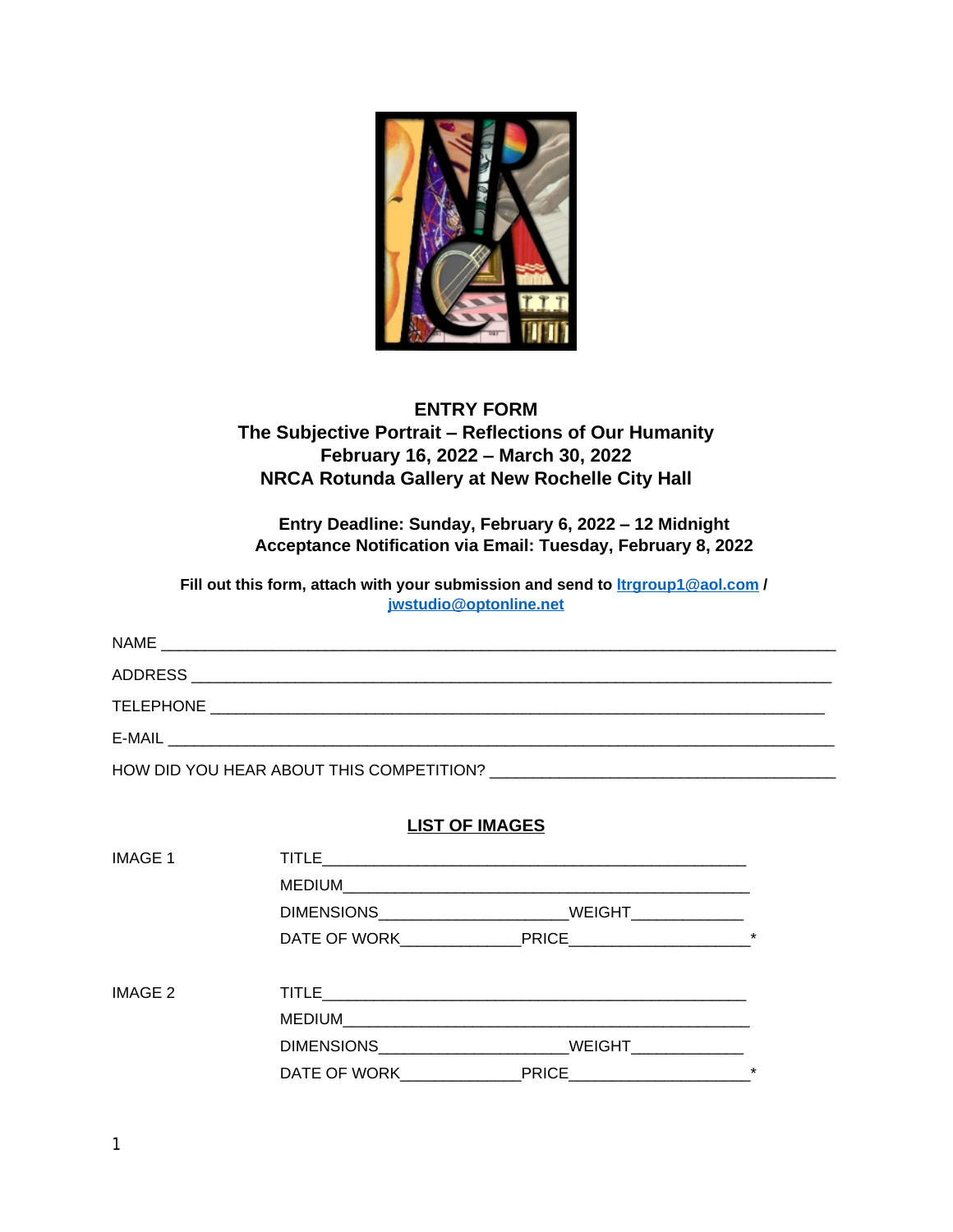| IMAGE 3 | TITI F            |              |         |
|---------|-------------------|--------------|---------|
|         | <b>MEDIUM</b>     |              |         |
|         | <b>DIMENSIONS</b> | WEIGHT       |         |
|         | DATE OF WORK      | <b>PRICE</b> | $\star$ |

# **PLEASE REVIEW THE PROSPECTUS INSTRUCTIONS ON PREPARING IMAGES BEFORE SUBMITTING! THANK YOU!**

#### **APPLICATION:**

All entrants must complete the exhibit's entry form. Completed entry form must be sent with your email submission that contains

- Up to 3 images  $(8 \times 10 \text{ in.}200 300 \text{ of}}$  jpegs only; no tiffs, pdfs, power point, etc.),
- Corresponding image list (all jpeg image names should correspond to entry form),
- A statement, not exceeding 1 paragraph, referencing your portraiture and a 1-page resume.

Submissions will be accepted by email only. Please send to: *[ltrgroup1@aol.com](mailto:ltrgroup1@aol.com)* and [jwstudio@optonline.net](mailto:jwstudio@optonline.net)

Image Identification Sheet:

Please include the following information on the image list:

- a. Your name
- b. Number of each digital image (from 1-3)
- c. Title of work (please indicate whether digital image is a detail)
- d. Medium
- e. Dimensions
- f. Date of work

### **SPECIFICATIONS OF ACCEPTED WORK**:

All accepted work must:

- Arrive completely ready for installation with eye hooks and wire attached and if necessary, framing. NRCA will not assume these costs. See photos below for hanging hardware guidance.
- Entire piece cannot exceed a weight of 25 lbs.
- Be clearly labeled on the back with name, address, phone number, title, medium and price.



#### **REQUIREMENTS AND RESTRICTIONS**

All work intended to be hung on the walls must be securely wired. Inappropriately presented work will not be accepted. All free-standing small works to be displayed in glass cabinets must not exceed 12" in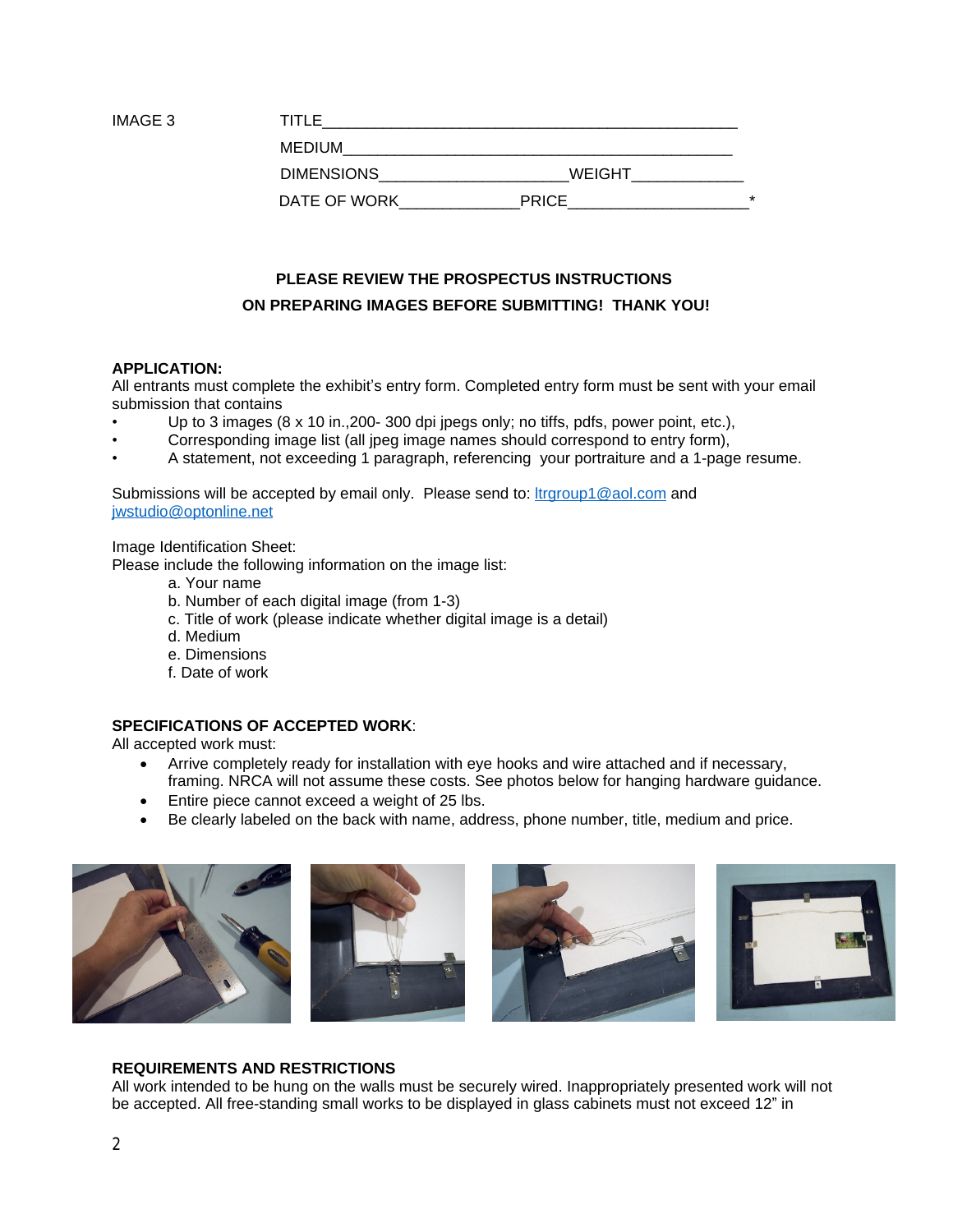height. Installers will take special care in handling all submissions, but neither The NRCA Rotunda Gallery/New Rochelle City Hall will not be responsible for damage due to poor construction, wiring, or other problems inherent in the work. Artists are responsible for providing adequate protection or instructions for fragile artwork that requires special handling.

#### **GALLERY HOURS**

NRCA Rotunda Gallery is located within New Rochelle City Hall at 515 North Ave., New Rochelle, NY 10801. Both City Hall and the Rotunda Gallery are public spaces that are accessible to all during business hours, which are from: **9 am-4 pm, weekdays. Currently, Covid-19 protocols are in place and City Hall is open during business hours. Visitors must wear masks and social distance on premises.** Please call 914. 224.4243 to inquire about exceptions and/or changes.

**RECEIVING ACCEPTED WORK**: Friday, February 11, 2022 **– 11am – City Hall, 515 North Avenue, New Rochelle, NY 10801.**

#### **LIABILITY AND INSURANCE**:

The NRCA Rotunda Gallery and the City of New Rochelle do not provide insurance for exhibits. However, the space is monitored by video cameras 24 hours a day, 7 days a week and NRCA takes precautions to protect all artwork. NRCA reserves the right to photograph and use accepted work for documentation, press, website or catalogue purposes.

#### **SALES**:

Artwork can be offered for sale during the exhibit. There will be a 20% commission on work sold during the exhibition. No changes in price will be allowed upon acceptance. Works not for sale should be listed NFS.

#### **AGREEMENT**:

The receipt of any entry is understood to convey agreement by the entrant to all conditions set forth and inferred in this prospectus.

**The New Rochelle Council on the Arts' Mission** is **t**o stimulate and encourage the study and presentation of the performing and fine arts and the public's interest and participation therein; To foster and support arts in the community and to serve as a portal to the arts for New Rochelle residents and community members; To create opportunities for the public to encounter and explore art and increase access to the arts in New Rochelle.